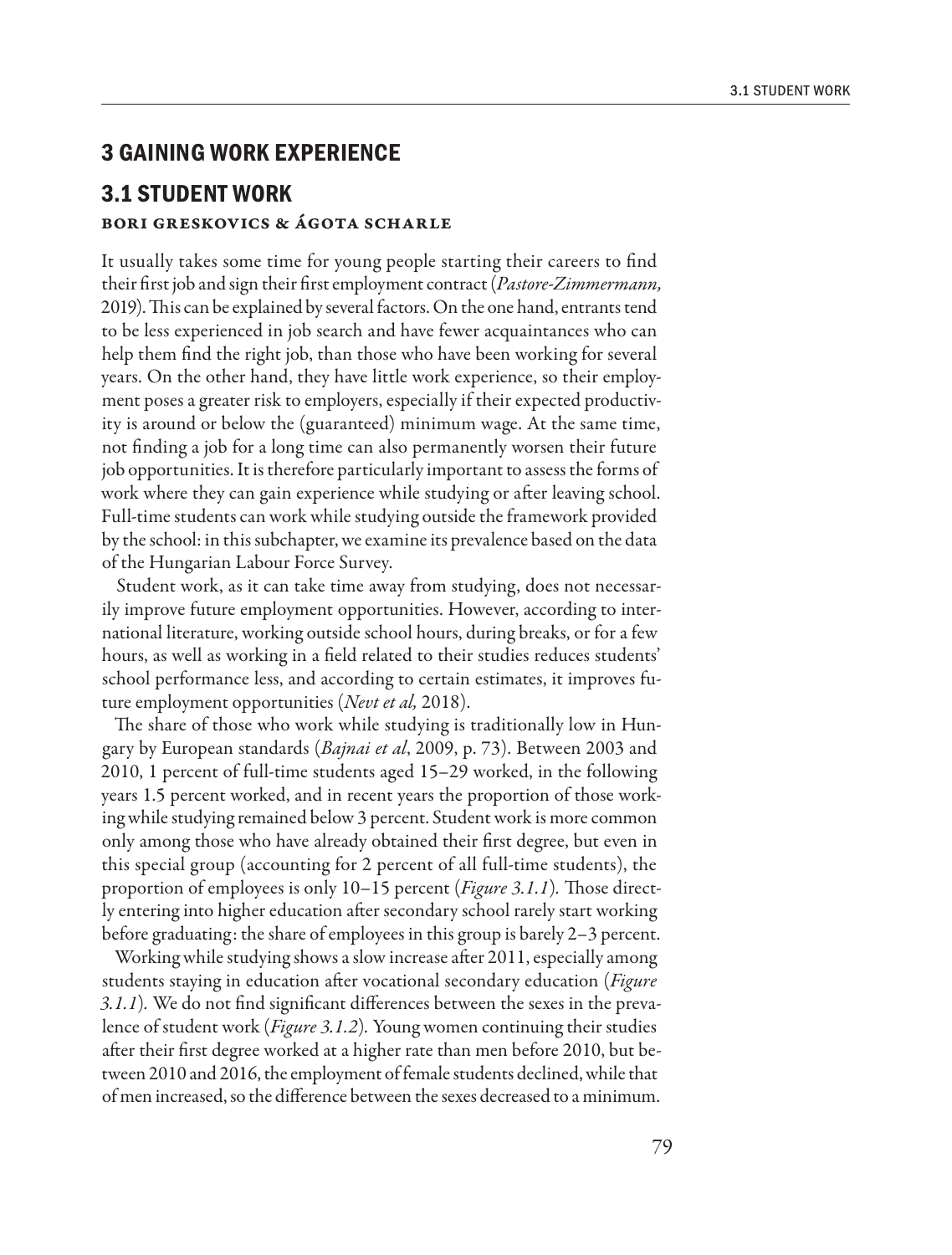

Figure 3.1.1: Share of those working while studying full-time by completed education, 2002–2017 (15–29 years old, per cent)

Source: Own calculation based on *CSO* Labour Force Survey.





Source: own calculation based on *CSO* Labour Force Survey (average of four quarters).

Among young people leaving school, while only a few have work experience, this experience is largely (81 per cent on average in the past 10 years) related to their intended profession which can make their transition to work easier.<sup>1</sup> In theory, the Labour Force Survey of the HCSO would allow a more detailed examination of this issue, if we compared the labour market outcomes after leaving school among the formerly employed and the non-employed. However, the low proportion of those working while studying also means that the sample of the Labour Force Survey includes very few student workers, only 150–200, per quarter. If we further narrow the group of working students to those who have just finished school (in 2017, this would be 18 percent of fulltime students), the number of observations drops to a few dozen. Therefore, due to the low number of observations we are unable to examine how working while studying affects post-graduate employment.

1 *Geel–Backes-Gellner* (2012), for example, found in a Swiss survey on graduates' careers that only part-time work related to their field of studies has a positive effect on later employment and wages.